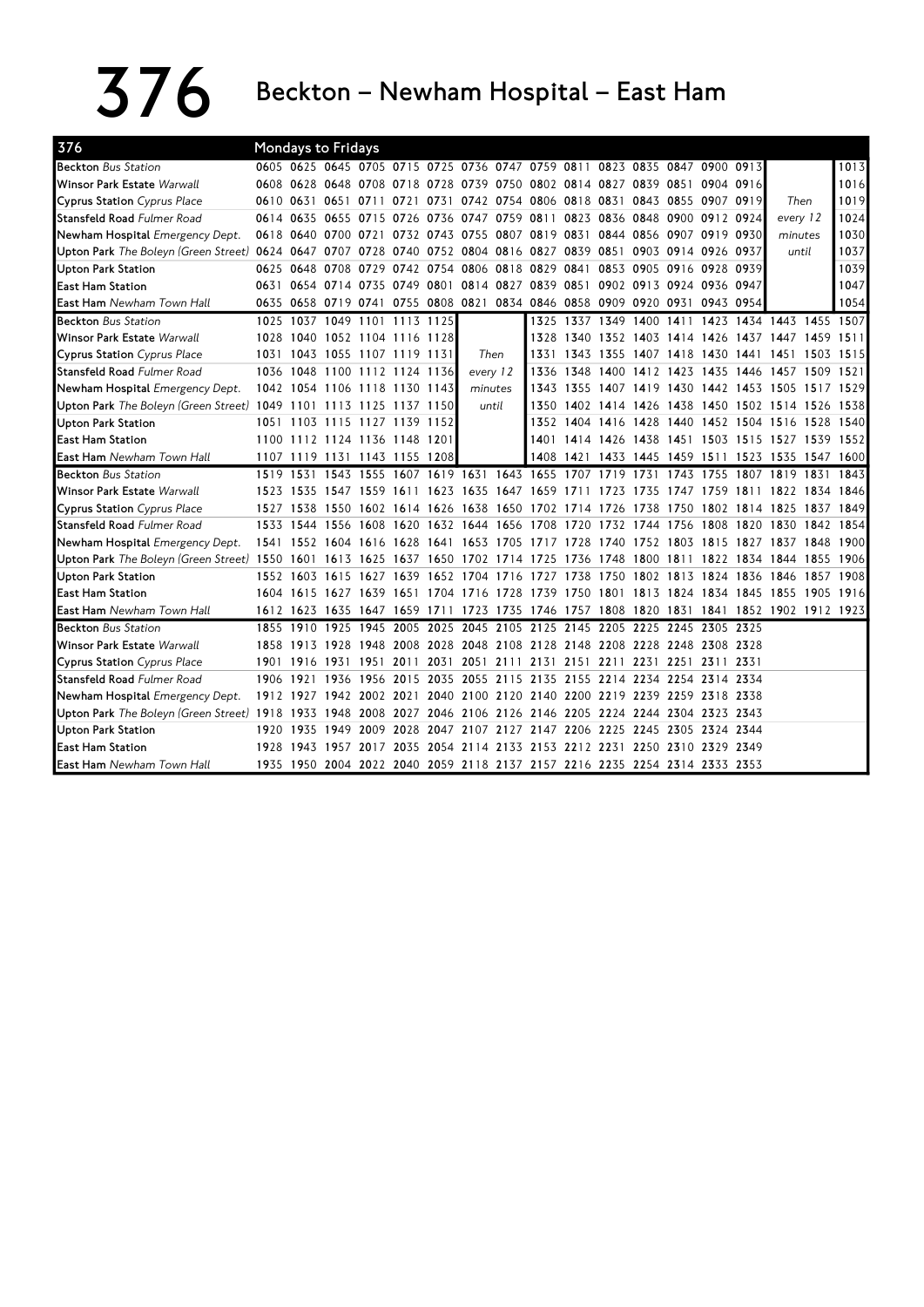| 376                                                                                                                            |              |                   | Saturdays (also Good Friday)  |                |                |      |                                         |           |                                                                                           |           |                     |                |                |                                         |           |                     |           |      |
|--------------------------------------------------------------------------------------------------------------------------------|--------------|-------------------|-------------------------------|----------------|----------------|------|-----------------------------------------|-----------|-------------------------------------------------------------------------------------------|-----------|---------------------|----------------|----------------|-----------------------------------------|-----------|---------------------|-----------|------|
| <b>Beckton</b> Bus Station                                                                                                     |              |                   |                               |                |                |      |                                         |           | 0605 0625 0645 0705 0725 0745 0805 0825 0840 0855 0906 0918 0930 0942 0954 1006 1017 1029 |           |                     |                |                |                                         |           |                     |           |      |
| Winsor Park Estate <i>Warwall</i>                                                                                              |              | 0608 0628         |                               |                |                |      |                                         |           | 0648 0708 0728 0748 0808 0828 0843 0858 0909 0921                                         |           |                     |                |                | 0933 0945 0957 1009 1020                |           |                     |           | 1032 |
| Cyprus Station Cyprus Place                                                                                                    |              |                   | 0610 0630 0650 0711           |                | 0731           | 0751 |                                         |           | 0811 0831 0846 0901 0912 0924 0936 0948                                                   |           |                     |                |                |                                         |           | 1000 1012 1023      |           | 1035 |
| <b>Stansfeld Road</b> Fulmer Road                                                                                              |              | 0614 0634         | 0654 0715                     |                | 0735 0755      |      |                                         |           | 0815 0835 0850 0905                                                                       |           | 0916                | 0928 0940      |                | 0952 1004 1016                          |           |                     | 1027      | 1039 |
| Newham Hospital <i>Emergency Dept.</i>                                                                                         |              | 0618 0638         | 0659 0720                     |                |                |      |                                         |           | 0740 0800 0820 0840 0855 0910 0922 0934 0946 0958                                         |           |                     |                |                |                                         |           | 1010 1022 1033      |           | 1045 |
| Upton Park The Boleyn (Green Street) 0623 0643 0704 0726 0746 0806 0826 0846 0901 0916 0928 0940 0952 1004 1016 1028 1040 1052 |              |                   |                               |                |                |      |                                         |           |                                                                                           |           |                     |                |                |                                         |           |                     |           |      |
| Upton Park Station                                                                                                             |              | 0624 0644         | 0705 0727                     |                |                |      |                                         |           | 0747 0807 0827 0847 0902 0918 0930 0942 0954 1006 1018 1030 1042 1054                     |           |                     |                |                |                                         |           |                     |           |      |
| East Ham Station                                                                                                               |              | 0630 0650 0711    |                               | 0733           | 0754           | 0814 | 0834                                    |           | 0854 0909 0925 0937 0949                                                                  |           |                     |                | 1001           | 1014                                    | 1026 1038 |                     | 1050      | 1102 |
| <b>East Ham</b> Newham Town Hall                                                                                               |              |                   | 0633 0654 0715 0737           |                |                |      |                                         |           | 0758 0818 0839 0859 0914 0930 0942 0955 1007                                              |           |                     |                |                | 1020                                    |           | 1032 1045 1057      |           | 1109 |
| <b>Beckton</b> Bus Station                                                                                                     | 1041         | 1053              | 1105                          |                |                |      | 1117 1129 1141 1153 1205                |           |                                                                                           |           |                     | 1317 1329 1341 |                | 1353                                    | 1405 1417 |                     | 1429      | 1441 |
| Winsor Park Estate <i>Warwall</i>                                                                                              |              | 1044 1056         |                               |                |                |      | 1108 1120 1132 1144 1156 1208           |           |                                                                                           |           | 1320                |                |                | 1332 1344 1356 1408 1420                |           |                     | 1432 1444 |      |
| Cyprus Station Cyprus Place                                                                                                    |              | 1047 1059 1111    |                               |                |                |      | 1123 1135 1147 1159 1211                |           | Then                                                                                      |           | 1323                |                |                | 1335 1347 1359 1411 1423 1435           |           |                     |           | 1447 |
| <b>Stansfeld Road</b> Fulmer Road                                                                                              |              |                   |                               |                |                |      | 1051 1103 1115 1127 1139 1152 1204 1216 |           | every 12                                                                                  |           | 1328                |                |                | 1340 1352 1404 1416 1428                |           |                     | 1440      | 1452 |
| Newham Hospital Emergency Dept.                                                                                                |              | 1057 1109         | 1121                          |                | 1133 1145 1158 |      | 1210 1223                               |           | minutes                                                                                   |           | 1335                | 1348           |                | 1400 1412 1424 1436 1448 1500           |           |                     |           |      |
| U <b>pton Park</b> The Boleyn (Green Street) 1104 1116                                                                         |              |                   | 1128                          | 1140 1152 1205 |                |      | 1217 1230                               |           | until                                                                                     |           |                     | 1342 1355      |                | 1407 1419 1430 1442 1454 1506           |           |                     |           |      |
| Upton Park Station                                                                                                             |              | 1106 1118         |                               |                |                |      | 1130 1142 1154 1207 1220 1233           |           |                                                                                           |           | 1345                |                |                | 1358 1410 1422 1433 1445                |           |                     | 1457 1509 |      |
| East Ham Station                                                                                                               |              | 1114 1126         | 1139 1152 1204 1217 1230      |                |                |      |                                         | 1244      |                                                                                           |           |                     | 1356 1409 1421 |                | 1434 1445 1457 1509 1521                |           |                     |           |      |
| <b>East Ham</b> Newham Town Hall                                                                                               | 1121         |                   | 1134 1147 1200 1212 1225 1238 |                |                |      |                                         | 1252      |                                                                                           |           |                     |                |                | 1404 1417 1429 1442 1453 1505 1518 1530 |           |                     |           |      |
| <b>Beckton</b> Bus Station                                                                                                     | 1453         |                   |                               | 1629           | 1641           | 1653 | 1705                                    |           | 1717 1729 1741 1753 1806                                                                  |           |                     |                | 1818           | 1830                                    | 1843 1855 |                     | 1910      | 1925 |
| Winsor Park Estate <i>Warwall</i>                                                                                              | 1456         |                   |                               | 1632           | 1644 1656      |      | 1708                                    | 1720 1732 |                                                                                           |           | 1744 1756 1809 1821 |                |                | 1833                                    |           | 1846 1858 1913 1928 |           |      |
| Cyprus Station <i>Cyprus Place</i>                                                                                             | 1459         |                   | Then                          | 1635           | 1647           | 1659 | 1711                                    | 1723 1735 |                                                                                           | 1747 1759 |                     |                | 1812 1824 1836 |                                         | 1849 1901 |                     | 1916      | 1931 |
| <b>Stansfeld Road</b> Fulmer Road                                                                                              | 1504         |                   | every 12                      | 1640           | 1652 1704      |      | 1716                                    | 1728 1740 |                                                                                           |           | 1752 1803 1816 1828 |                |                | 1840                                    | 1853 1905 |                     | 1920      | 1935 |
| Newham Hospital <i>Emergency Dept.</i>                                                                                         | 1511         | minutes           |                               | 1647           | 1659           | 1711 | 1723                                    | 1735 1746 |                                                                                           |           | 1758 1809 1822 1834 |                |                | 1846                                    |           | 1859 1911 1926      |           | 1941 |
| <b>Upton Park</b> The Boleyn (Green Street) 1517                                                                               |              | until             |                               | 1653           | 1705           | 1717 | 1729                                    |           | 1741 1752 1804 1815 1828 1840 1852 1905 1917 1932 1947                                    |           |                     |                |                |                                         |           |                     |           |      |
| Upton Park Station                                                                                                             | 1520         |                   |                               |                | 1656 1708      | 1719 | 1731                                    |           | 1743 1754 1806 1817 1830 1842 1854                                                        |           |                     |                |                |                                         |           | 1907 1919 1934 1949 |           |      |
| East Ham Station                                                                                                               | 1532         |                   |                               | 1708           | 1720           | 1731 | 1743                                    |           | 1755 1806 1817 1828 1841 1853 1905 1917 1929 1943 1958                                    |           |                     |                |                |                                         |           |                     |           |      |
| <b>East Ham</b> Newham Town Hall                                                                                               | 1541         |                   |                               | 1717           | 1728           | 1739 | 1751                                    |           | 1803 1814 1825 1836 1848 1900 1912 1924 1936 1950 2005                                    |           |                     |                |                |                                         |           |                     |           |      |
| <b>Beckton</b> Bus Station                                                                                                     |              | 1945 2005         | 2025                          | 2045           | 2105           | 2125 | 2145                                    | 2205 2225 |                                                                                           | 2245 2305 |                     | 2325           |                |                                         |           |                     |           |      |
|                                                                                                                                |              | 2008              | 2028                          |                |                |      |                                         |           | 2108 2128 2148 2208 2228 2248 2308 2328                                                   |           |                     |                |                |                                         |           |                     |           |      |
| Winsor Park Estate <i>Warwall</i>                                                                                              | 1948<br>1951 |                   | 2031                          | 2048<br>2051   |                |      |                                         |           | 2151 2211 2231 2251 2311 2331                                                             |           |                     |                |                |                                         |           |                     |           |      |
| Cyprus Station Cyprus Place                                                                                                    |              | 2011<br>1955 2015 | 2035                          |                | 2111 2131      |      |                                         |           |                                                                                           |           |                     |                |                |                                         |           |                     |           |      |
| <b>Stansfeld Road</b> Fulmer Road                                                                                              |              |                   |                               |                |                |      |                                         |           | 2054 2114 2134 2154 2214 2234 2254 2314 2334                                              |           |                     |                |                |                                         |           |                     |           |      |
| Newham Hospital <i>Emergency Dept.</i>                                                                                         | 2001         | 2021              | 2041                          |                |                |      |                                         |           | 2059 2119 2139 2159 2219 2239 2259 2318 2338                                              |           |                     |                |                |                                         |           |                     |           |      |
| <b>Upton Park</b> The Boleyn (Green Street) 2007 2027                                                                          |              | 2009 2029         | 2048                          |                | 2106 2125 2145 |      | 2205 2225 2245                          |           | 2047 2105 2124 2144 2204 2224 2244 2304 2323 2343                                         |           | 2305 2324 2344      |                |                |                                         |           |                     |           |      |
| Upton Park Station                                                                                                             |              |                   |                               |                |                |      |                                         |           |                                                                                           |           |                     |                |                |                                         |           |                     |           |      |
| East Ham Station                                                                                                               |              |                   |                               |                |                |      |                                         |           | 2017 2037 2056 2113 2131 2151 2211 2231 2251 2310 2329 2349                               |           |                     |                |                |                                         |           |                     |           |      |
| <b>East Ham</b> Newham Town Hall                                                                                               |              |                   |                               |                |                |      |                                         |           | 2023 2043 2102 2118 2136 2156 2215 2235 2255 2314 2333 2353                               |           |                     |                |                |                                         |           |                     |           |      |
| 376                                                                                                                            |              |                   |                               |                |                |      |                                         |           | Sundays and other Public Holidays (except Christmas Day)                                  |           |                     |                |                |                                         |           |                     |           |      |
| <b>Beckton</b> Bus Station                                                                                                     |              |                   |                               |                |                |      |                                         |           | 0625 0655 0725 0755 0825 0855 0925 0955 1024 1054 1124 1154 1223 1252                     |           |                     |                |                |                                         |           | 1322 1352 1422      |           | 1452 |
| Winsor Park Estate <i>Warwall</i>                                                                                              |              |                   |                               |                |                |      |                                         |           | 0628 0658 0728 0758 0828 0858 0928 0958 1027 1057 1127 1157 1226 1255 1325 1355 1425 1455 |           |                     |                |                |                                         |           |                     |           |      |
| Cyprus Station Cyprus Place                                                                                                    |              |                   |                               |                |                |      |                                         |           | 0630 0700 0730 0800 0830 0900 0931 1001 1030 1100 1130 1200 1229 1258 1328 1358 1428 1458 |           |                     |                |                |                                         |           |                     |           |      |
| <b>Stansfeld Road</b> Fulmer Road                                                                                              |              |                   |                               |                |                |      |                                         |           | 0634 0704 0734 0804 0834 0904 0935 1005 1034 1104 1134 1204 1233 1302 1333 1403 1433 1503 |           |                     |                |                |                                         |           |                     |           |      |
| Newham Hospital <i>Emergency Dept.</i>                                                                                         |              |                   |                               |                |                |      |                                         |           | 0639 0709 0739 0809 0839 0909 0940 1010 1040 1110 1140 1210 1239 1309 1340 1409 1439 1509 |           |                     |                |                |                                         |           |                     |           |      |
| Upton Park The Boleyn (Green Street) 0644 0714 0744 0814 0844 0915 0946 1016 1046 1116 1146 1216 1246 1316 1347 1416 1446 1516 |              |                   |                               |                |                |      |                                         |           |                                                                                           |           |                     |                |                |                                         |           |                     |           |      |
| Upton Park Station                                                                                                             |              |                   |                               |                |                |      |                                         |           | 0645 0715 0745 0815 0845 0916 0947 1017 1048 1118 1148 1218 1248 1318 1349 1418 1448 1518 |           |                     |                |                |                                         |           |                     |           |      |
| East Ham Station                                                                                                               |              |                   |                               |                |                |      |                                         |           | 0651 0721 0751 0821 0851 0922 0954 1024 1056 1126 1158 1228 1258 1328 1359 1429 1459 1529 |           |                     |                |                |                                         |           |                     |           |      |
| <b>East Ham</b> Newham Town Hall                                                                                               |              |                   |                               |                |                |      |                                         |           | 0655 0725 0755 0825 0855 0926 0959 1029 1102 1133 1205 1235 1305 1336 1407 1437 1507 1537 |           |                     |                |                |                                         |           |                     |           |      |
| <b>Beckton</b> Bus Station                                                                                                     |              |                   |                               |                |                |      |                                         |           | 1522 1552 1622 1652 1723 1753 1823 1854 1924 1954 2024 2055 2125 2155 2225 2255 2325      |           |                     |                |                |                                         |           |                     |           |      |
| Winsor Park Estate Warwall                                                                                                     |              |                   |                               |                |                |      |                                         |           | 1525 1555 1625 1655 1726 1756 1826 1857 1927 1957 2027 2058 2128 2158 2228 2258 2328      |           |                     |                |                |                                         |           |                     |           |      |
| Cyprus Station <i>Cyprus Place</i>                                                                                             |              |                   |                               |                |                |      |                                         |           | 1528 1558 1628 1658 1729 1759 1829 1900 1930 2000 2030 2101 2131 2201 2231 2301 2331      |           |                     |                |                |                                         |           |                     |           |      |
| <b>Stansfeld Road</b> Fulmer Road                                                                                              |              |                   |                               |                |                |      |                                         |           | 1533 1603 1633 1703 1734 1803 1833 1904 1934 2003 2033 2104 2134 2204 2234 2304 2334      |           |                     |                |                |                                         |           |                     |           |      |
| Newham Hospital Emergency Dept.                                                                                                |              |                   |                               |                |                |      |                                         |           | 1539 1609 1639 1709 1740 1809 1839 1910 1940 2008 2038 2109 2139 2209 2239 2308 2338      |           |                     |                |                |                                         |           |                     |           |      |
| Upton Park The Boleyn (Green Street) 1546 1616 1646 1716 1747 1815 1845 1916 1946 2014 2043 2114 2144 2214 2244 2313 2343      |              |                   |                               |                |                |      |                                         |           |                                                                                           |           |                     |                |                |                                         |           |                     |           |      |
| Upton Park Station                                                                                                             |              |                   |                               |                |                |      |                                         |           | 1548 1618 1648 1718 1749 1817 1847 1918 1947 2015 2044 2115 2145 2215 2245 2314 2344      |           |                     |                |                |                                         |           |                     |           |      |
| East Ham Station                                                                                                               |              |                   |                               |                |                |      |                                         |           | 1559 1629 1700 1730 1800 1826 1856 1926 1955 2022 2051 2121 2151 2221 2250 2319 2349      |           |                     |                |                |                                         |           |                     |           |      |
| <b>East Ham</b> Newham Town Hall                                                                                               |              |                   |                               |                |                |      |                                         |           | 1607 1637 1707 1737 1807 1833 1903 1931 2000 2027 2056 2125 2155 2225 2254 2323 2353      |           |                     |                |                |                                         |           |                     |           |      |

Operated by Docklands Buses **www.londonbusroutes.net** 21.5.22 (A)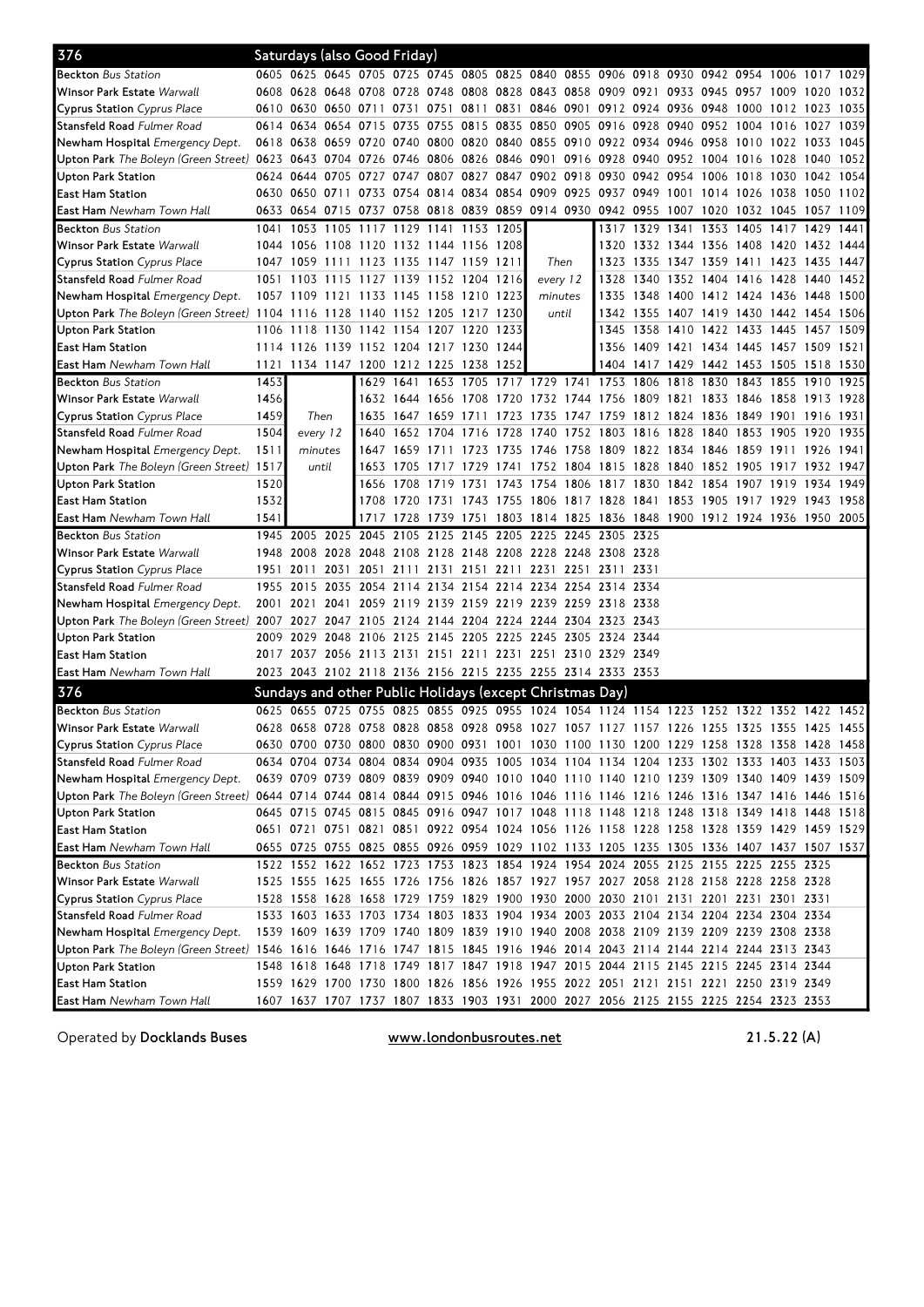$376$  East Ham – Newham Hospital – Beckton

| 376                                                             |           |                | <b>Mondays to Fridays</b> |                                                                                 |      |      |                     |           |                                                                  |                                              |                |      |           |           |                                         |           |      |
|-----------------------------------------------------------------|-----------|----------------|---------------------------|---------------------------------------------------------------------------------|------|------|---------------------|-----------|------------------------------------------------------------------|----------------------------------------------|----------------|------|-----------|-----------|-----------------------------------------|-----------|------|
| <b>East Ham</b> Newham Town Hall                                |           |                |                           | 0605 0625 0645 0656 0708 0718 0727 0737 0747 0758 0810 0821 0833 0846 0859 0911 |      |      |                     |           |                                                                  |                                              |                |      |           |           |                                         |           | 1059 |
| <b>East Ham Station</b>                                         |           |                |                           | 0609 0629 0650 0701 0713 0723 0732 0742 0752 0804 0816 0828 0840 0853 0905 0917 |      |      |                     |           |                                                                  |                                              |                |      |           |           |                                         |           | 1105 |
| <b>Upton Park Station</b>                                       |           |                |                           | 0614 0634 0656 0707 0719                                                        |      |      |                     |           | 0730 0740 0750 0802 0815 0827 0839 0851                          |                                              |                |      |           |           | 0903 0914 0925 Then                     |           | 1113 |
| Upton Park The Boleyn (Green Street)                            | 0616      | 0636           | 0658 0709                 |                                                                                 | 0721 |      |                     |           | 0732 0742 0753 0805 0818 0830 0842 0854                          |                                              |                |      |           | 0906      | 0917 0928                               | every     | 1116 |
| Newham Hospital Emergency Dept.                                 | 0620 0641 |                |                           | 0704 0715 0727                                                                  |      |      |                     |           | 0739 0750 0801 0813 0826 0838 0850 0902 0913 0924 0934           |                                              |                |      |           |           |                                         | 12        | 1122 |
| <b>Stansfeld Road Fulmer Road</b>                               |           |                | 0625 0646 0709 0721       |                                                                                 | 0733 |      | 0745 0757 0809 0821 |           |                                                                  | 0833 0845 0857 0909 0919 0930 0940           |                |      |           |           |                                         | mins.     | 1128 |
| <b>Cyprus Station Cyprus Place</b>                              |           |                |                           | 0629 0650 0713 0725 0738                                                        |      |      | 0750 0802 0814 0827 |           |                                                                  | 0839 0851                                    |                | 0903 |           |           | 0914 0924 0935 0945                     | until     | 1133 |
| <b>Winsor Park Estate Warwall</b>                               |           |                |                           | 0632 0653 0716 0728 0741                                                        |      |      |                     |           | 0753 0805 0817 0830 0842 0854 0906 0917 0927 0938 0948           |                                              |                |      |           |           |                                         |           | 1136 |
| <b>Beckton</b> Bus Station                                      |           |                |                           | 0634 0655 0718 0730 0743 0755 0808 0820 0833 0845 0857 0908 0919 0929           |      |      |                     |           |                                                                  |                                              |                |      |           |           | 0940 0950                               |           | 1138 |
| <b>East Ham</b> Newham Town Hall                                | 1111      | 1123           |                           | 1135 1147 1159                                                                  |      | 1211 |                     |           | 1335                                                             | 1347                                         | 1359 1411      |      | 1423      | 1434      | 1446 1458 1509 1520                     |           |      |
| <b>East Ham Station</b>                                         |           |                |                           | 1118 1130 1142 1154 1206 1218                                                   |      |      |                     |           | 1342                                                             | 1354 1406 1418                               |                |      |           |           | 1430 1441 1453 1505                     | 1516 1527 |      |
| <b>Upton Park Station</b>                                       |           |                |                           | 1127 1139 1151 1203 1215 1227                                                   |      |      | Then                |           | 1351                                                             |                                              | 1404 1416 1428 |      |           |           | 1440 1452 1504 1516                     | 1527 1538 |      |
| Upton Park The Boleyn (Green Street) $1130$ 1142 1154 1206 1218 |           |                |                           |                                                                                 |      | 1230 | every 12            |           | 1354                                                             |                                              | 1407 1419 1431 |      |           | 1443 1455 | 1507 1519 1531                          |           | 1542 |
| Newham Hospital Emergency Dept.                                 |           |                |                           | 1136 1148 1200 1212 1224 1236                                                   |      |      | minutes             |           | 1400                                                             | 1413 1426 1438                               |                |      |           |           | 1451 1503 1515 1527 1539 1550           |           |      |
| <b>Stansfeld Road Fulmer Road</b>                               |           |                |                           | 1142 1154 1206 1218 1230                                                        |      | 1243 | until               |           | 1407                                                             | 1420 1433 1445                               |                |      | 1459 1511 |           | 1523 1535                               | 1547 1559 |      |
| <b>Cyprus Station</b> Cyprus Place                              |           |                |                           | 1147 1159 1211 1223 1235                                                        |      | 1248 |                     |           |                                                                  | 1412 1425 1438 1451                          |                |      |           |           | 1505 1517 1529 1541                     | 1553 1604 |      |
| <b>Winsor Park Estate Warwall</b>                               |           |                |                           | 1150 1202 1214 1226 1238                                                        |      | 1251 |                     |           | 1415                                                             | 1428 1441 1454                               |                |      |           |           | 1508 1520 1532 1544 1556 1607           |           |      |
| <b>Beckton</b> Bus Station                                      |           |                |                           | 1152 1204 1216 1228 1241 1254                                                   |      |      |                     |           |                                                                  | 1418 1431                                    |                |      |           |           | 1444 1457 1511 1523 1535 1547 1559 1610 |           |      |
| <b>East Ham</b> Newham Town Hall                                |           |                | 1532 1544 1556            |                                                                                 |      |      |                     |           | 1656 1708 1720 1732 1745 1757 1810 1822 1835                     |                                              |                |      |           |           | 1850 1905                               | 1925      | 1945 |
| <b>East Ham Station</b>                                         |           | 1539 1551 1603 |                           |                                                                                 |      |      | 1703 1715 1727 1739 |           |                                                                  | 1752 1804 1817 1830 1843 1858 1913 1932 1952 |                |      |           |           |                                         |           |      |
| Upton Park Station                                              |           | 1550 1602 1613 |                           | Then                                                                            |      | 1713 | 1725                | 1737 1749 |                                                                  | 1801                                         |                |      |           |           | 1813 1826 1839 1852 1907 1922 1941      |           | 2001 |
| Upton Park The Boleyn (Green Street) 1554 1606 1617             |           |                |                           | every 12                                                                        |      | 1717 | 1729                | 1741      | 1752                                                             | 1804 1816 1829                               |                |      | 1842 1855 |           | 1910 1925                               | 1944      | 2004 |
| Newham Hospital Emergency Dept.                                 |           | 1602 1614 1625 |                           | minutes                                                                         |      | 1725 | 1737                | 1748 1759 |                                                                  | 1811 1823 1835                               |                |      | 1848 1901 |           | 1915 1930                               | 1949 2009 |      |
| <b>Stansfeld Road Fulmer Road</b>                               |           | 1611 1623 1634 |                           | until                                                                           |      |      | 1734 1745           |           | 1756 1807 1819 1830 1842 1855 1907                               |                                              |                |      |           |           | 1921 1936                               | 1955 2015 |      |
| <b>Cyprus Station</b> Cyprus Place                              |           | 1616 1628 1639 |                           |                                                                                 |      |      | 1739 1750 1801      |           |                                                                  | 1812 1823 1834 1846                          |                |      | 1859 1911 |           | 1925 1940                               | 1959      | 2019 |
| <b>Winsor Park Estate Warwall</b>                               |           | 1619 1631 1642 |                           |                                                                                 |      |      |                     |           | 1742 1753 1804 1815 1826 1837 1849 1902 1914 1928 1943 2002 2022 |                                              |                |      |           |           |                                         |           |      |
| <b>Beckton</b> Bus Station                                      |           | 1622 1634 1645 |                           |                                                                                 |      |      |                     |           | 1745 1756 1807 1818 1829 1840 1852 1904 1916 1930 1945 2004 2024 |                                              |                |      |           |           |                                         |           |      |
| East Ham Newham Town Hall                                       |           | 2005 2025      |                           | 2045 2105 2125                                                                  |      |      | 2145 2205 2225 2245 |           |                                                                  | 2305 2330                                    |                |      |           |           |                                         |           |      |
| <b>East Ham Station</b>                                         | 2011 2031 |                |                           | 2050 2110 2129                                                                  |      |      |                     |           | 2149 2209 2229 2248 2308 2333                                    |                                              |                |      |           |           |                                         |           |      |
| <b>Upton Park Station</b>                                       | 2019      | 2038           | 2057                      | 2117                                                                            | 2136 |      |                     |           | 2156 2214 2234 2253 2313 2338                                    |                                              |                |      |           |           |                                         |           |      |
| Upton Park The Boleyn (Green Street) 2022 2041                  |           |                |                           | 2100 2119                                                                       | 2138 |      |                     |           | 2158 2216 2236 2255 2315 2340                                    |                                              |                |      |           |           |                                         |           |      |
| Newham Hospital Emergency Dept.                                 |           | 2027 2046      |                           | 2105 2124 2143 2203 2220 2240 2259 2319 2344                                    |      |      |                     |           |                                                                  |                                              |                |      |           |           |                                         |           |      |
| <b>Stansfeld Road Fulmer Road</b>                               | 2033      |                | 2052 2111                 | 2129 2148                                                                       |      |      |                     |           | 2208 2225 2245 2304 2323 2348                                    |                                              |                |      |           |           |                                         |           |      |
| <b>Cyprus Station</b> Cyprus Place                              |           | 2037 2056      |                           | 2115 2133 2152 2212 2229 2249 2308 2327 2352                                    |      |      |                     |           |                                                                  |                                              |                |      |           |           |                                         |           |      |
| Winsor Park Estate Warwall                                      | 2040      |                |                           | 2059 2117 2135 2154 2214 2231 2251 2310 2329 2354                               |      |      |                     |           |                                                                  |                                              |                |      |           |           |                                         |           |      |
| <b>Beckton Bus Station</b>                                      |           |                |                           | 2042 2101 2119 2137 2156 2216 2233 2253 2312 2331 2356                          |      |      |                     |           |                                                                  |                                              |                |      |           |           |                                         |           |      |